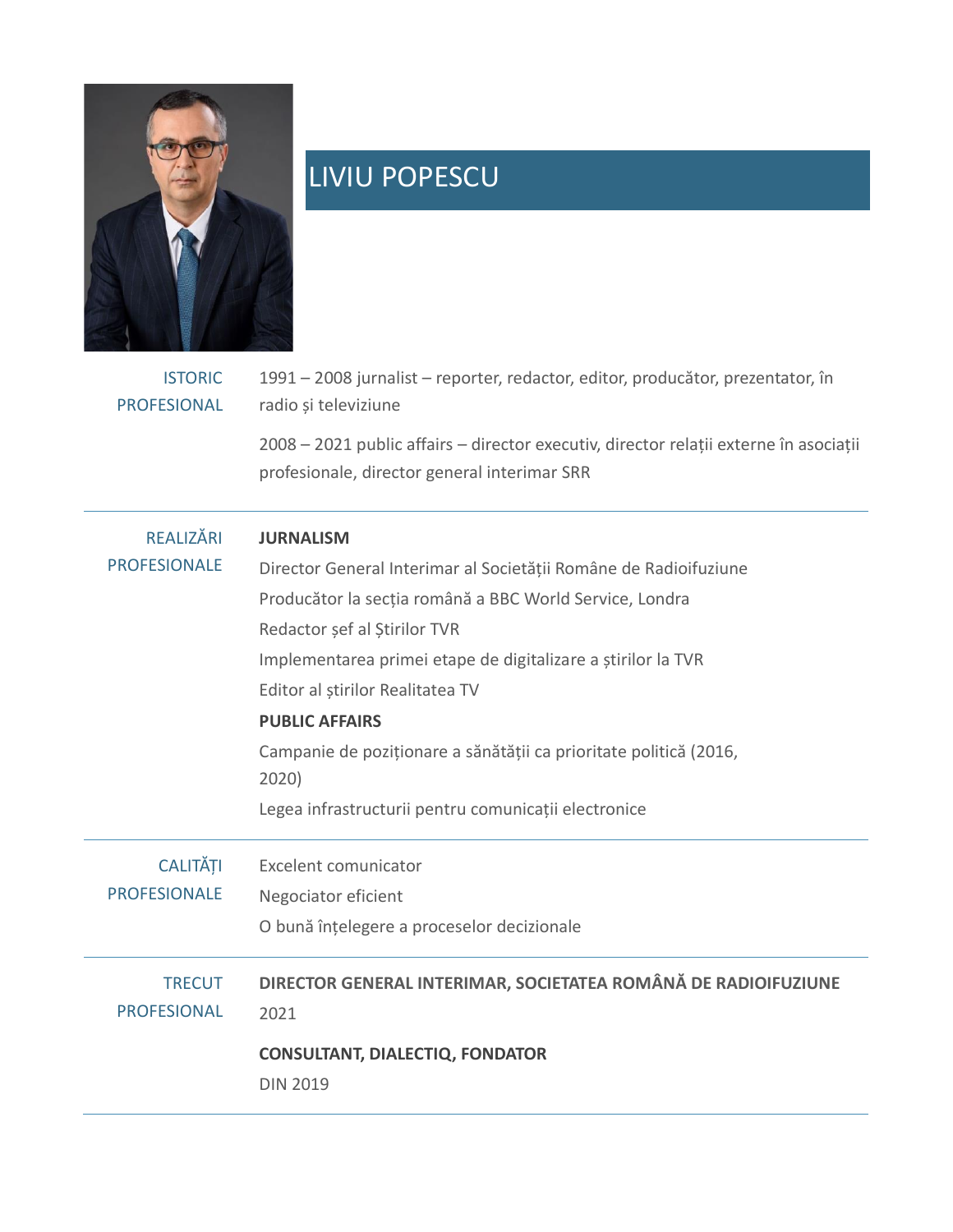**DIRECTOR EXECUTIV, ROMANIAN BUSINESS LEADERS** 2019-2020 **DIRECTOR RELAȚII EXTERNE, ASOCIAȚIA ROMÂNĂ A PRODUCĂTORILOR INTERNAȚIONALI DE MEDICAMENTE** 2016-2019 **DIRECTOR EXECUTIV, ASOCIAȚIA OPERATORILOR MOBILI DIN ROMÂNIA** 2008-2016 **EDITOR, REDACTOR ȘEF, PROJECT MANAGER, TVR** 2006-2008 **EDITOR, REALITATEA TV** 2005-2006 **EDITOR, PRIMA TV** 2002-2005 **PRODUCĂTOR, BBC WORLD SERVICE, LONDRA** 1999-2002 **EDITOR ȘTIRI, PRIMA TV** 1997-1999 **PROFESOR ASOCIAT, FACULTATEA DE JURNALISM ȘI ȘTIINȚELE COMUNICĂRII, UNIVERSITATEA BUCUREȘTI** 1996-1997 **EDITOR ȘTIRI, RADIO PRO FM** 1994 **EDITOR ȘTIRI, RADIO TOTAL** 1993-1994 **REPORTER, REDACTOR, PREZENTATOR ȘTIRI, RADIO DELTA** 1991-1993 EDUCAȚIE **FACULTATEA DE JURNALISM ȘI ȘTIINȚELE COMUNICĂRII, UNIVERSITATEA BUCUREȘTI, DIPLOMĂ DE LICENȚĂ, 1991-1995 FACULTATEA DE JURNALISM ȘI ȘTIINȚELE COMUNICĂRII/SNSPA, MASTER ÎN JURNALISM ȘI COMUNICARE POLITICĂ** fără dizertație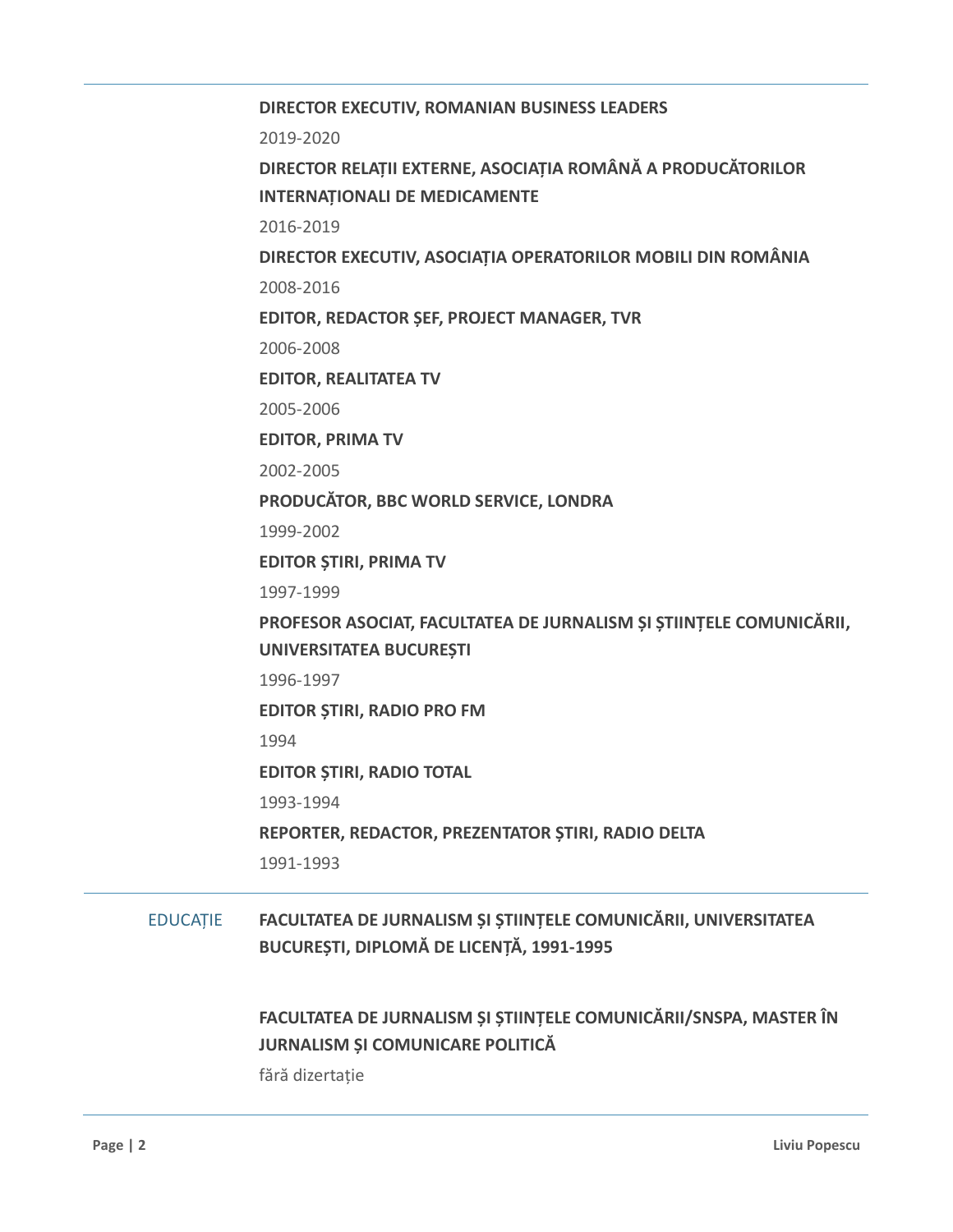- Senior executive, with over 15 years of experience in lobby, public policies and government affairs, crisis management and public relations. Also, over 10 years of public communication in various high profile and editorial roles.
- Record of accomplishment in managing strategic communication on behalf of telecom and pharma industries in Romania, successfully dealing with high level stakeholders, at ministerial, Presidential, Parliamentary, local authorities and regulatory agencies level.
- Impressive knowledge of decision-making processes and a deep understanding of public communication mechanisms and the related influencers.



## **Career Background**

|                                                                   | Romanian Public Radio - Radio Romania                                                                                                                                     | <b>Acting Director General</b> |
|-------------------------------------------------------------------|---------------------------------------------------------------------------------------------------------------------------------------------------------------------------|--------------------------------|
| Bucharest, Romania                                                |                                                                                                                                                                           | 2021                           |
| Role                                                              | Managing operations of an organization with 1.800+ people and 16 radio channels:<br>programs, editorial policy, budget, technical issues, HR, finance (80+ mil Euro/year) |                                |
| Challenges                                                        | Improving the edge and relevance of the Romanian public radio, while aiming for<br>improved results in terms of audience and organizational efficiency                    |                                |
| Dialect-IQ                                                        |                                                                                                                                                                           | Owner                          |
| Bucharest, Romania                                                |                                                                                                                                                                           | $2019$ – present               |
| Role                                                              | Consultant for government affairs and strategic communication projects                                                                                                    |                                |
| Challenges                                                        | Tailoring specific strategies and arguments for industries with an elevated level of<br>regulatory burden                                                                 |                                |
| <b>Romanian Business Leaders Foundation</b>                       |                                                                                                                                                                           |                                |
| $(RBL)$ –<br><b>Main association of Romanian</b><br>entrepreneurs |                                                                                                                                                                           | <b>Executive Director</b>      |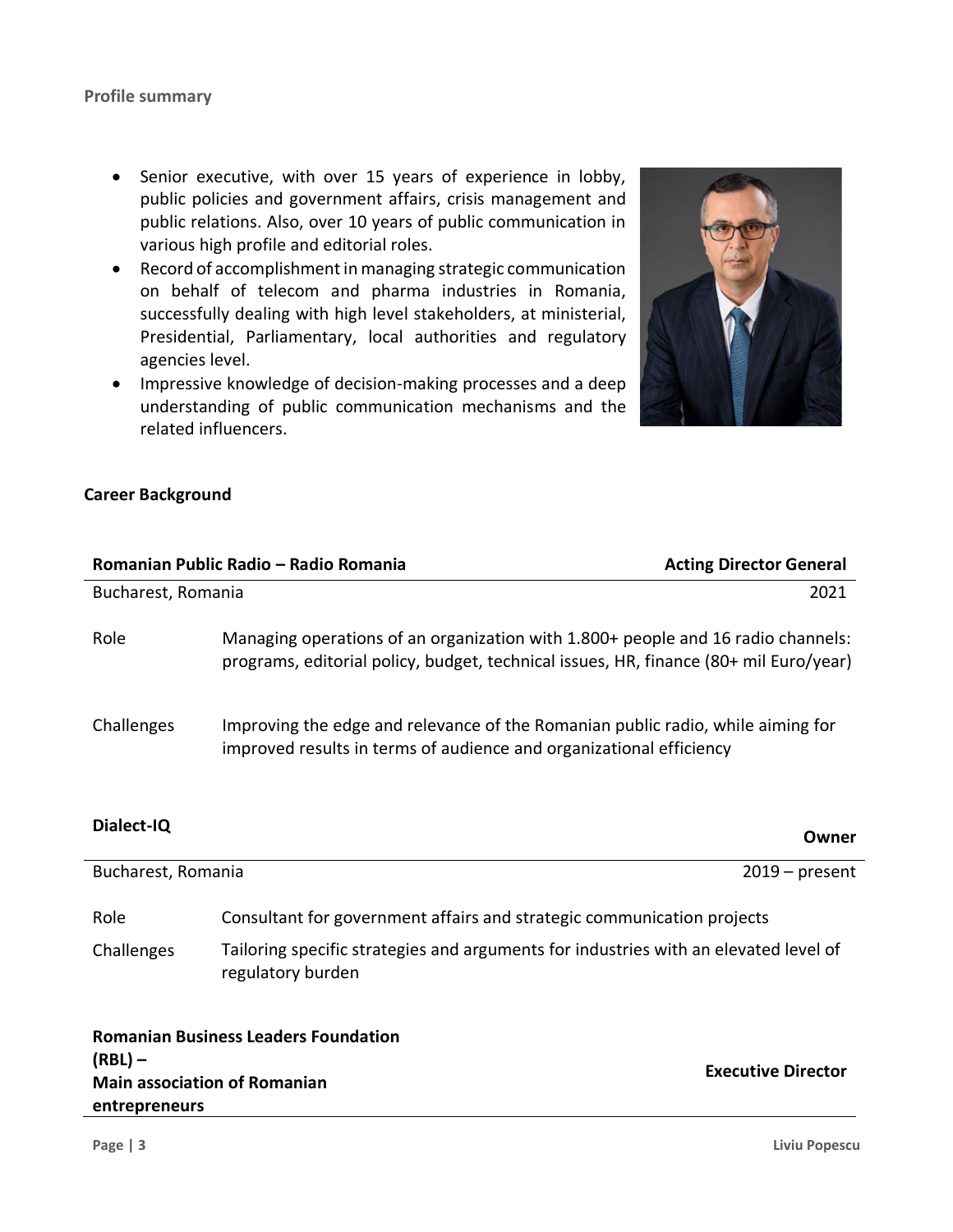| Bucharest, Romania                                                                                                                             | $2019 - 2020$                                                                                                                                                          |
|------------------------------------------------------------------------------------------------------------------------------------------------|------------------------------------------------------------------------------------------------------------------------------------------------------------------------|
| Overseeing operations for the projects related to education, entrepreneurship, and<br>Role<br>good governance (main mission of the Foundation) |                                                                                                                                                                        |
|                                                                                                                                                | Ensuring representation of members interests into Coalition for Romania's<br>Development (CDR), main advocacy vehicle in Romania, of which RBL is a founding<br>member |
| Challenges                                                                                                                                     | Maintaining the edge and relevance, while aiming for systemic impact of the<br>projects of the Foundation                                                              |

| <b>Romanian Association of International</b><br>Medicines Producers - ARPIM (R&D pharma<br>trade association) |                                                                                                                                                                                                                                                                          | <b>External Affairs Director</b> |
|---------------------------------------------------------------------------------------------------------------|--------------------------------------------------------------------------------------------------------------------------------------------------------------------------------------------------------------------------------------------------------------------------|----------------------------------|
| Bucharest, Romania                                                                                            |                                                                                                                                                                                                                                                                          | $2016 - 2019$                    |
| Role                                                                                                          | Representing the trade association (28-member companies) to a broad range of<br>third parties - Parliament special committees, politicians, regulatory agencies,<br>media, patient advocacy groups, healthcare professional associations, and medical<br>societies, etc. |                                  |
| Challenges                                                                                                    | Improving the way industry was perceived at the level of general public, patient<br>associations, healthcare professionals and decision makers.                                                                                                                          |                                  |
|                                                                                                               | Developing new communication tools and vectors.                                                                                                                                                                                                                          |                                  |

|                                                                                                                                                                                                                                                      | <b>Romanian Association of Mobile Operators</b>                                                                                                                        | <b>Executive Director</b> |
|------------------------------------------------------------------------------------------------------------------------------------------------------------------------------------------------------------------------------------------------------|------------------------------------------------------------------------------------------------------------------------------------------------------------------------|---------------------------|
| Bucharest, Romania                                                                                                                                                                                                                                   |                                                                                                                                                                        | $2008 - 2016$             |
| Role                                                                                                                                                                                                                                                 | Full responsibility of representing members (Vodafone, Orange and Telekom) to a<br>broad range of third parties – regulators, politicians, administration, media, etc. |                           |
| Representing and promoting industry interests to main regulators: ANCOM<br>Challenges<br>(electronic communication regulator), Communication Ministry, Parliament, ANPC<br>(consumer protection regulator), various ministries, local councils, etc. |                                                                                                                                                                        |                           |
|                                                                                                                                                                                                                                                      | Controlling and subduing media coverage on electromagnetic field effects on<br>health                                                                                  |                           |
|                                                                                                                                                                                                                                                      |                                                                                                                                                                        | .                         |

| <b>TVR - Romanian Public Television</b> | <b>Editor-in-chief and Project Manager, News</b> |  |
|-----------------------------------------|--------------------------------------------------|--|
|                                         | <b>Department</b>                                |  |
| Bucharest, Romania                      | $2006 - 2008$                                    |  |

Role Managing news operations and multi-channel daily output and, as a project manager, digitalizing the workflow within the News Department.